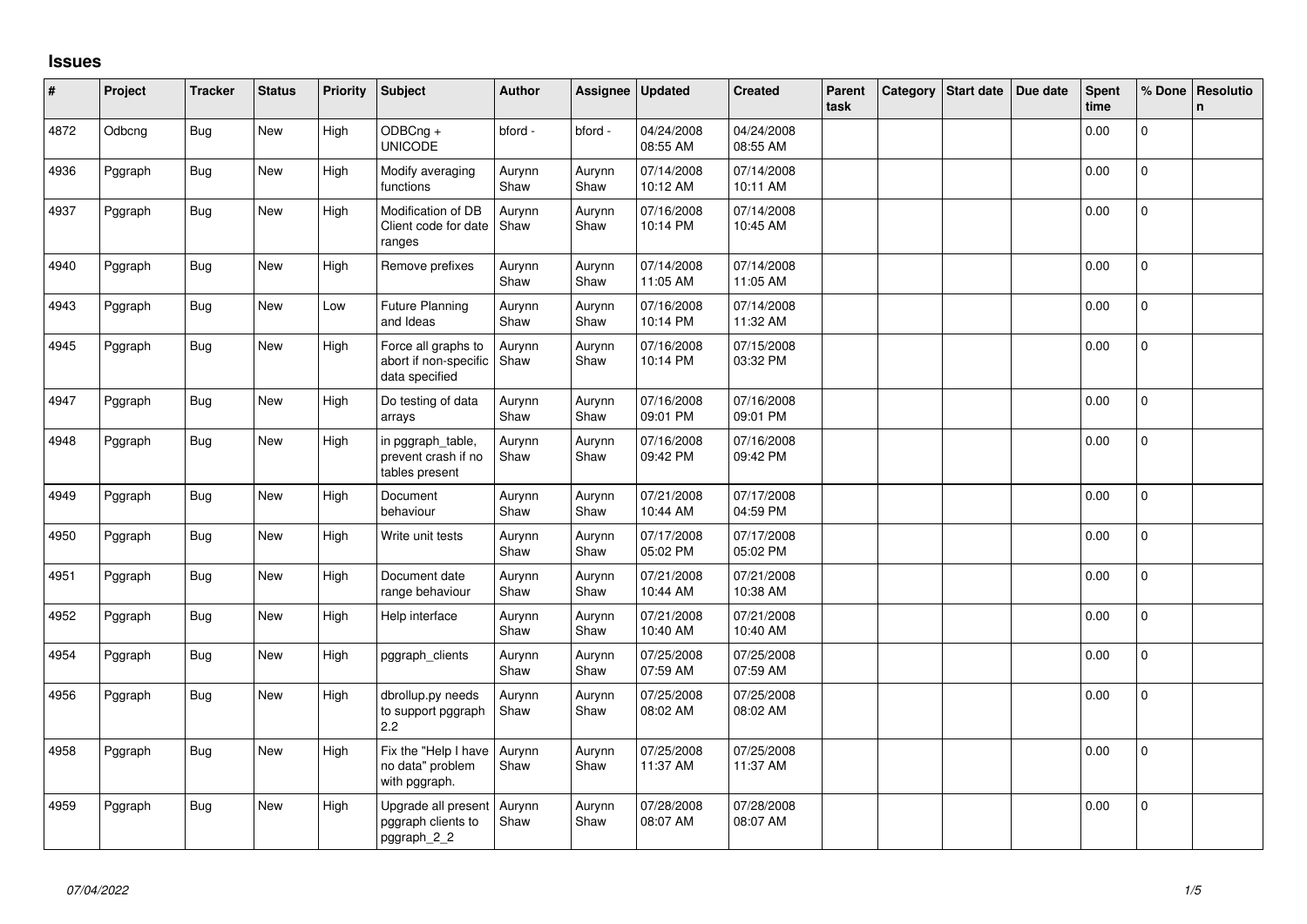| #    | Project            | Tracker    | <b>Status</b>  | <b>Priority</b> | <b>Subject</b>                                                                                               | <b>Author</b>        | Assignee          | <b>Updated</b>         | <b>Created</b>         | Parent<br>task | Category Start date | Due date  | <b>Spent</b><br>time | % Done       | Resolutio<br>n |
|------|--------------------|------------|----------------|-----------------|--------------------------------------------------------------------------------------------------------------|----------------------|-------------------|------------------------|------------------------|----------------|---------------------|-----------|----------------------|--------------|----------------|
| 4960 | Pggraph            | Bug        | New            | High            | pg error of<br>pggraph_2_2                                                                                   | Devrim<br>Gunduz     | Aurynn<br>Shaw    | 12/30/2008<br>09:09 AM | 12/30/2008<br>09:09 AM |                |                     |           | 0.00                 | $\mathsf{O}$ |                |
| 4972 | PL/php             | Bug        | In<br>Progress | Normal          | array $PHP \lt\gt Pg$<br>conversion is<br>broken                                                             | Álvaro<br>Herrera    |                   | 05/21/2011<br>04:50 PM | 11/23/2005<br>11:48 AM |                |                     |           | 0.00                 | $\mathbf{0}$ |                |
| 4993 | Simpycity          | <b>Bug</b> | New            | High            | Finish docs                                                                                                  | Aurynn<br>Shaw       | Aurynn<br>Shaw    | 11/25/2008<br>11:31 AM | 11/25/2008<br>11:31 AM |                |                     |           | 0.00                 | $\mathbf{0}$ |                |
| 5000 | Simpycity          | <b>Bug</b> | New            | Urgent          | <b>Automatic Rollback</b><br>Fix.                                                                            | Lacey<br>Powers      | Aurynn<br>Shaw    | 04/29/2009<br>11:22 AM | 04/29/2009<br>11:22 AM |                |                     |           | 0.00                 | 0            |                |
| 5225 | PL/php             | <b>Bug</b> | New            | Normal          | Unable to build<br>PL/php on OS X<br>(PHP 5.3)                                                               | Alexey<br>Klyukin    | Alexey<br>Klyukin | 05/27/2011<br>05:05 AM | 06/29/2010<br>05:25 AM |                | 06/29/201<br>0      |           | 0.00                 | $\mathsf{O}$ |                |
| 5255 | PL/php             | Bug        | New            | Normal          | support<br><b>TRUNCATE</b><br>triggers                                                                       | Álvaro<br>Herrera    |                   | 05/21/2011<br>04:29 PM | 05/21/2011<br>04:29 PM |                | 05/21/201           |           | 0.00                 | $\mathsf{O}$ |                |
| 5258 | PL/php             | <b>Bug</b> | New            | Normal          | Get rid of the<br>trusted PL/PHP                                                                             | Alexey<br>Klyukin    |                   | 05/27/2011<br>05:43 AM | 05/27/2011<br>05:43 AM |                | 05/27/201           |           | 0.00                 | $\mathbf 0$  |                |
| 5260 | PL/php             | Bug        | New            | High            | The function could<br>not return varchar<br>string -- When<br>there is function<br>definition in<br>includes | anthony<br>chen      |                   | 11/04/2011<br>08:57 AM | 11/02/2011<br>11:16 PM |                | 11/02/201           | 11/11/201 | 0.00                 | $\pmb{0}$    |                |
| 5291 | postgres_fdw       | Bug        | New            | Normal          | Great watches at<br>cut-prices                                                                               | Jkawasaki            |                   | 04/11/2014<br>07:30 AM | 04/11/2014<br>07:30 AM |                |                     |           | 0.00                 | $\pmb{0}$    |                |
| 5292 | postgres_fdw       | Bug        | <b>New</b>     | Normal          | [SPAM] Good<br>shoes good prices                                                                             | Ladyregina           |                   | 04/11/2014<br>02:06 PM | 04/11/2014<br>02:06 PM |                |                     |           | 0.00                 | $\mathbf 0$  |                |
| 5301 | postgres_fdw       | <b>Bug</b> | New            | Normal          | My husband loves<br>Jacob & Co                                                                               | Postgres<br>fdw      |                   | 05/08/2014<br>03:17 AM | 05/08/2014<br>03:17 AM |                |                     |           | 0.00                 | 0            |                |
| 5303 | postgres_fdw       | Bug        | New            | Normal          | [SPAM] Good<br>shoes good prices                                                                             | Alvherre -           |                   | 05/11/2014<br>09:24 AM | 05/11/2014<br>09:24 AM |                |                     |           | 0.00                 | 0            |                |
| 5312 | postgres_fdw       | <b>Bug</b> | New            | Normal          | AutoDesk Users                                                                                               | Kina<br>Lawrence     |                   | 03/09/2015<br>07:36 AM | 03/09/2015<br>07:36 AM |                |                     |           | 0.00                 | $\mathbf{0}$ |                |
| 5316 | postgres_fdw Bug   |            | New            | Normal          | (no subject)                                                                                                 | Julieta<br>Clubb     |                   | 01/18/2016<br>04:11 AM | 01/18/2016<br>04:11 AM |                |                     |           | 0.00                 | $\mathbf 0$  |                |
| 5317 | postgres_fdw   Bug |            | New            | Normal          | Jonie Bittenbender                                                                                           | Jonie<br>Bittenbende |                   | 01/26/2016<br>10:56 PM | 01/26/2016<br>10:56 PM |                |                     |           | 0.00                 | $\mathbf 0$  |                |
| 5318 | postgres_fdw   Bug |            | New            | Normal          | C-Level, VP-Level,<br>Directors and<br>Manager Contacts                                                      | Tatum Lau            |                   | 06/08/2016<br>07:52 AM | 06/08/2016<br>07:52 AM |                |                     |           | 0.00                 | $\mathbf 0$  |                |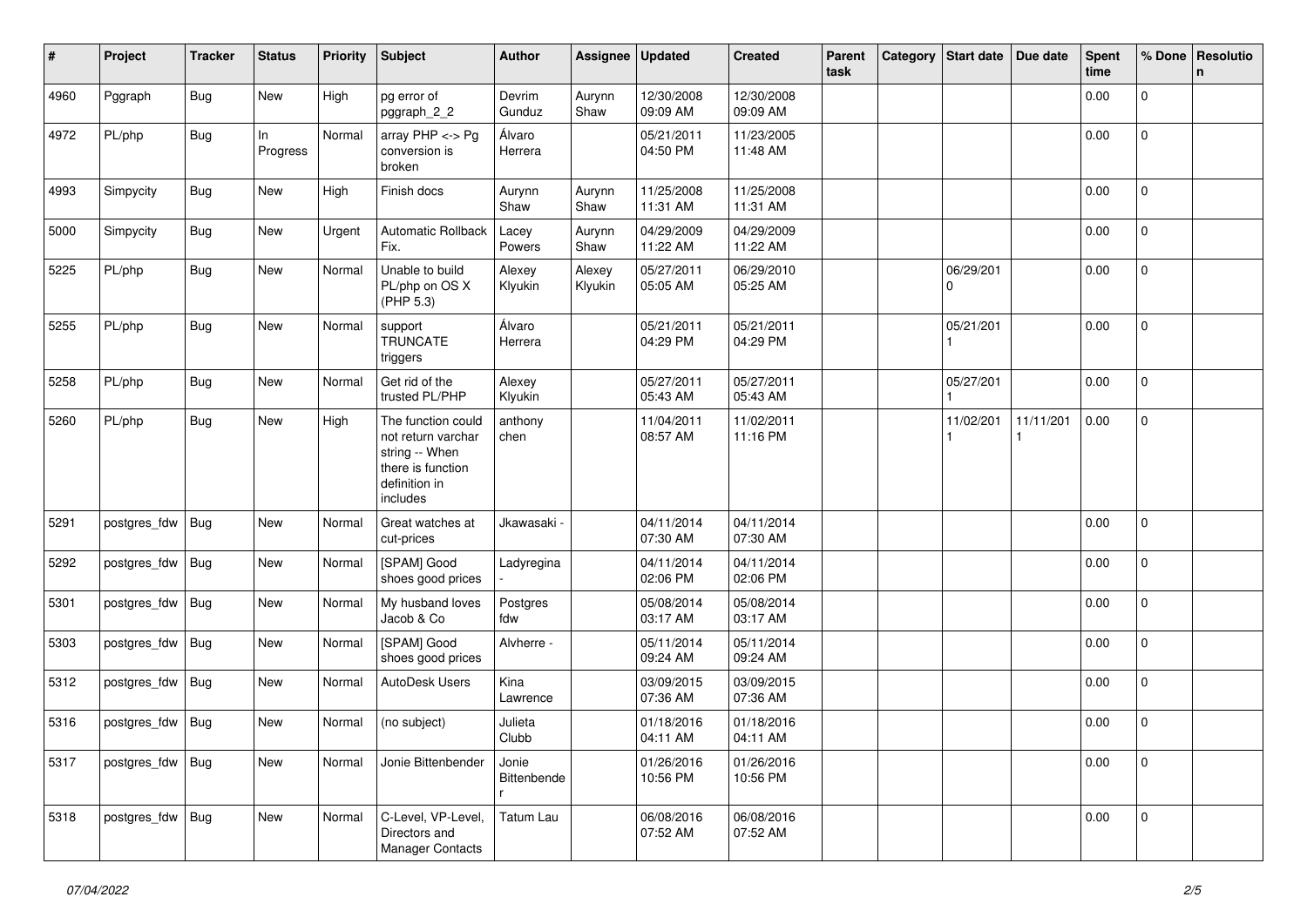| $\vert$ # | Project             | <b>Tracker</b> | <b>Status</b>  | Priority | Subject                                                                     | <b>Author</b>                    | Assignee       | <b>Updated</b>         | <b>Created</b>         | Parent<br>task | Category | Start date     | Due date | <b>Spent</b><br>time | % Done         | Resolutio<br>$\mathsf{n}$ |
|-----------|---------------------|----------------|----------------|----------|-----------------------------------------------------------------------------|----------------------------------|----------------|------------------------|------------------------|----------------|----------|----------------|----------|----------------------|----------------|---------------------------|
| 5326      | postgres_fdw        | <b>Bug</b>     | New            | Normal   | <b>Ubuntu Users</b><br><b>Email List</b>                                    | Melony<br>Scheid                 |                | 11/15/2016<br>07:03 AM | 11/15/2016<br>07:03 AM |                |          |                |          | 0.00                 | $\Omega$       |                           |
| 5328      | pitrtools           | Bug            | <b>New</b>     | High     | threaded_rsync.py:<br>-delete-excluded<br>causes all files to<br>be deleted | Eric<br>Worden                   |                | 01/17/2017<br>10:48 AM | 01/17/2017<br>10:48 AM |                |          | 01/17/201<br>7 |          | 0.00                 | $\mathsf{O}$   |                           |
| 5331      | postgresql-sn<br>ap | <b>Bug</b>     | <b>New</b>     | Normal   | PgBackRest                                                                  | Joshua<br>Drake                  |                | 02/10/2017<br>09:56 AM | 02/10/2017<br>09:56 AM |                |          |                |          | 0.00                 | $\Omega$       |                           |
| 5345      | postgres_fdw        | <b>Bug</b>     | New            | Normal   | Follow-up                                                                   | Karen<br>Edwards                 |                | 11/28/2017<br>03:16 PM | 11/28/2017<br>03:16 PM |                |          |                |          | 0.00                 | $\mathbf{0}$   |                           |
| 5349      | PL/php              | Bug            | New            | Normal   | Telcel red                                                                  | briana26c -                      |                | 11/04/2018<br>11:06 AM | 11/04/2018<br>11:06 AM |                |          |                |          | 0.00                 | $\overline{0}$ |                           |
| 5350      | PL/php              | Bug            | <b>New</b>     | Normal   | Fwd: Telcel red                                                             | briana26c -                      |                | 11/09/2018<br>09:47 PM | 11/09/2018<br>09:47 PM |                |          |                |          | 0.00                 | $\overline{0}$ |                           |
| 4866      | Odbcng              | Feature        | New            | High     | please post test<br>cases                                                   | bford -                          | bford -        | 11/16/2007<br>08:21 PM | 11/16/2007<br>08:21 PM |                |          |                |          | 0.00                 | $\Omega$       |                           |
| 4868      | Odbcng              | Feature        | New            | High     | Test environment                                                            | bford -                          | bford -        | 11/28/2007<br>02:22 PM | 11/27/2007<br>08:48 PM |                |          |                |          | 0.00                 | $\overline{0}$ |                           |
| 4873      | Odbcng              | Feature        | New            | High     | Win64 version                                                               | bford -                          | bford -        | 07/23/2008<br>02:21 AM | 07/23/2008<br>02:21 AM |                |          |                |          | 0.00                 | 0              |                           |
| 4890      | Pggraph             | Feature        | In<br>Progress | Normal   | new report(s)                                                               | Darcy<br>Buskermole<br>n         | Aurynn<br>Shaw | 10/16/2007<br>10:20 AM | 09/25/2006<br>10:36 PM |                |          |                |          | 0.00                 | $\Omega$       |                           |
| 4901      | Pggraph             | Feature        | New            | High     | pggraph_table<br>doesn't list tables                                        | bford -                          | Aurynn<br>Shaw | 12/30/2008<br>01:56 PM | 12/29/2006<br>05:18 PM |                |          |                |          | 0.00                 | $\Omega$       |                           |
| 4908      | Pggraph             | Feature        | In<br>Progress | Normal   | Table statistics<br>tablename                                               | bford -                          | Aurynn<br>Shaw | 08/20/2007<br>02:35 PM | 01/07/2007<br>07:26 PM |                |          |                |          | 0.00                 | $\mathbf 0$    |                           |
| 4914      | Pggraph             | Feature        | In<br>Progress | Normal   | customer feedback                                                           | bford -                          | Aurynn<br>Shaw | 08/20/2007<br>02:37 PM | 03/19/2007<br>08:54 PM |                |          |                |          | 0.00                 | $\overline{0}$ |                           |
| 4915      | Pggraph             | Feature        | In<br>Progress | Normal   | insert_time should<br>be timestamptz                                        | Darcy<br><b>Buskermole</b><br>n  | Aurynn<br>Shaw | 10/16/2007<br>09:45 AM | 03/21/2007<br>06:35 AM |                |          |                |          | 0.00                 | 0              |                           |
| 4925      | Pggraph             | Feature        | New            | Normal   | Allow graphing<br>specific intervals                                        | Darcy<br><b>Buskermole</b><br>n. | Aurynn<br>Shaw | 10/16/2007<br>10:28 AM | 07/03/2007<br>08:28 AM |                |          |                |          | 0.00                 | $\Omega$       |                           |
| 4926      | Pggraph             | Feature        | New            | Normal   | insert/update/delete                                                        | bford -                          | Aurynn<br>Shaw | 12/26/2007<br>12:26 PM | 08/20/2007<br>04:15 PM |                |          |                |          | 0.00                 | $\overline{0}$ |                           |
| 4931      | Pggraph             | Feature        | New            | Normal   | Develop a nagios<br>plugin for pggraph<br>checks                            | Devrim<br>Gunduz                 | Aurynn<br>Shaw | 12/18/2007<br>07:24 PM | 12/18/2007<br>07:24 PM |                |          |                |          | 0.00                 | $\Omega$       |                           |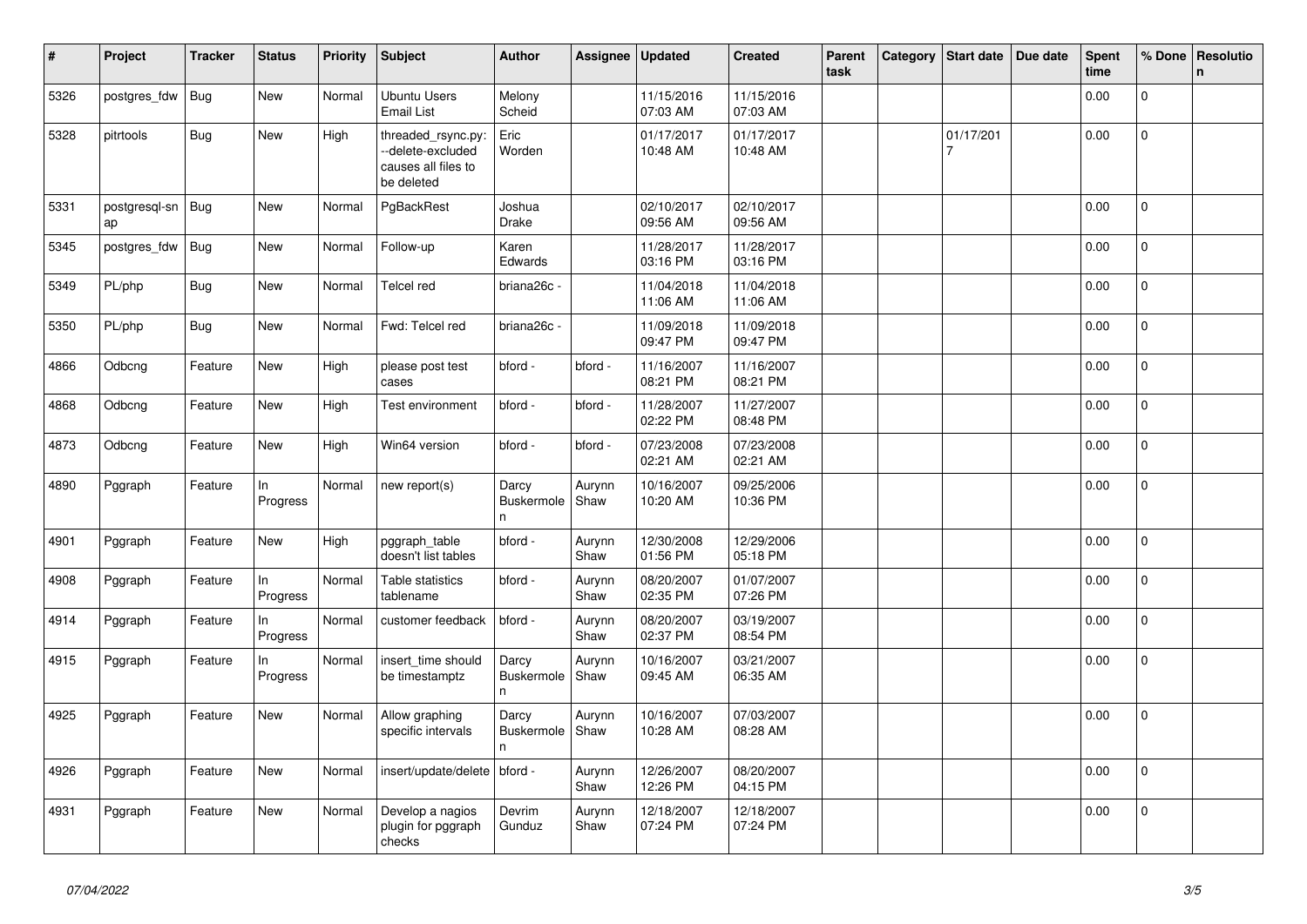| #    | Project             | <b>Tracker</b> | <b>Status</b>   | Priority | Subject                                                           | Author                    | Assignee          | <b>Updated</b>         | <b>Created</b>         | Parent<br>task | Category | <b>Start date</b>                   | Due date       | Spent<br>time | % Done         | Resolutio<br>$\mathsf{n}$ |
|------|---------------------|----------------|-----------------|----------|-------------------------------------------------------------------|---------------------------|-------------------|------------------------|------------------------|----------------|----------|-------------------------------------|----------------|---------------|----------------|---------------------------|
| 4932 | Pggraph             | Feature        | New             | Normal   | Have pggraph<br>directly access Wiki<br>passwords                 | Aurynn<br>Shaw            | Aurynn<br>Shaw    | 12/31/2007<br>10:28 AM | 12/31/2007<br>10:28 AM |                |          |                                     |                | 0.00          | 0              |                           |
| 4933 | Pggraph             | Feature        | New             | Normal   | Feature requests,<br>pggraph                                      | Aurynn<br>Shaw            | Aurynn<br>Shaw    | 03/12/2008<br>12:44 PM | 03/12/2008<br>12:44 PM |                |          |                                     |                | 0.00          | 0              |                           |
| 4967 | PL/php              | Feature        | In<br>Progress  | Normal   | Redesign memory<br>handling                                       | Álvaro<br>Herrera         |                   | 05/21/2011<br>04:50 PM | 11/16/2005<br>05:31 PM |                |          |                                     |                | 0.00          | $\mathbf 0$    |                           |
| 4979 | PL/php              | Feature        | ln.<br>Progress | Normal   | Add support for<br><b>IN/OUT</b> parameters                       | Álvaro<br>Herrera         | Alexey<br>Klyukin | 09/14/2011<br>11:21 AM | 12/05/2005<br>07:37 AM |                |          |                                     | 09/13/201      | 0.00          | 0              |                           |
| 4984 | PL/php              | Feature        | In<br>Progress  | Normal   | Composite Type<br>Argument as table                               | bford -                   |                   | 05/21/2011<br>04:50 PM | 12/15/2005<br>03:38 AM |                |          |                                     |                | 0.00          | 0              |                           |
| 5235 | PL/php              | Feature        | New             | Normal   | SPI Object and not<br>function                                    | Moisés P.<br>Sena         |                   | 07/29/2010<br>10:48 AM | 07/29/2010<br>10:48 AM |                |          | 07/29/201<br>$\Omega$               |                | 0.00          | $\overline{0}$ |                           |
| 5236 | PL/php              | Feature        | New             | Normal   | pg_raise to PHP<br>Object                                         | Moisés P.<br>Sena         |                   | 07/29/2010<br>11:08 AM | 07/29/2010<br>11:07 AM |                |          | 07/29/201<br><sup>0</sup>           |                | 0.00          | $\mathbf{0}$   |                           |
| 5259 | PL/php              | Feature        | <b>New</b>      | Normal   | Add support for<br>anonymous DO<br>blocks.                        | Alexey<br>Klyukin         |                   | 05/27/2011<br>05:52 AM | 05/27/2011<br>05:52 AM |                |          | 05/27/201                           |                | 0.00          | $\overline{0}$ |                           |
| 5265 | pitrtools           | Feature        | <b>New</b>      | Normal   | Avoid the need to<br>manually edit<br>postgresgl.conf<br>files    | Alexey<br>Klyukin         | Alexey<br>Klyukin | 05/22/2013<br>05:40 AM | 09/17/2012<br>04:13 AM |                |          | 09/17/201<br>$\mathbf{2}$           | 09/30/201<br>2 | 0.00          | 0              |                           |
| 5306 | pitrtools           | Feature        | Feedback        | Normal   | Reimplementation<br>of queue                                      | Joshua A.<br><b>Drake</b> | Joshua<br>Drake   | 11/13/2014<br>10:12 AM | 05/13/2014<br>12:58 PM |                |          | 05/13/201<br>$\boldsymbol{\Lambda}$ |                | 0.00          | $\overline{0}$ |                           |
| 5315 | pitrtools           | Feature        | <b>New</b>      | Normal   | cmd_standby: Data<br>Directory vs.<br>Configuration<br>Directory? | Michael<br>Vitale         | Michael<br>Vitale | 05/14/2015<br>03:57 PM | 05/14/2015<br>03:57 PM |                |          | 05/14/201<br>5                      |                | 0.00          | $\mathbf{0}$   |                           |
| 5327 | postgresql-sn<br>ap | Feature        | In<br>Progress  | Normal   | New snap<br>packages to be<br>created                             | Joshua<br>Drake           | Ivan<br>Lezhnjov  | 12/13/2016<br>08:36 AM | 12/09/2016<br>07:11 AM |                |          | 12/09/201<br>6                      |                | 0.00          | 40             |                           |
| 5257 | postgres.js         | Support        | New             | Normal   | method to catch<br>error on<br>connection?                        | Rick<br>Harding           |                   | 05/26/2011<br>09:15 AM | 05/26/2011<br>09:15 AM |                |          | 05/26/201                           |                | 0.00          | $\overline{0}$ |                           |
| 5321 | postgresql-sn<br>ap | Task           | New             | Normal   | Make postgres a<br>systemd daemon                                 | Ivan<br>Lezhnjov          |                   | 10/28/2016<br>06:34 AM | 10/28/2016<br>06:34 AM |                |          | 10/28/201<br>6                      |                | 0.00          | $\mathbf 0$    |                           |
| 5339 | postgresql-sn<br>ap | Task           | New             | Normal   | Explore tracks<br>feature                                         | Ivan<br>Lezhnjov          | Ivan<br>Lezhnjov  | 06/09/2017<br>03:47 AM | 06/09/2017<br>03:47 AM |                |          | 06/09/201                           | 06/16/201      | 0.00          | 0              |                           |
| 5340 | postgresql-sn<br>ap | Task           | New             | Normal   | Change package<br>name                                            | Ivan<br>Lezhnjov          | Ivan<br>Lezhnjov  | 08/02/2017<br>11:44 PM | 08/02/2017<br>11:44 PM |                |          | 08/02/201                           | 08/04/201<br>7 | 0.00          | $\overline{0}$ |                           |